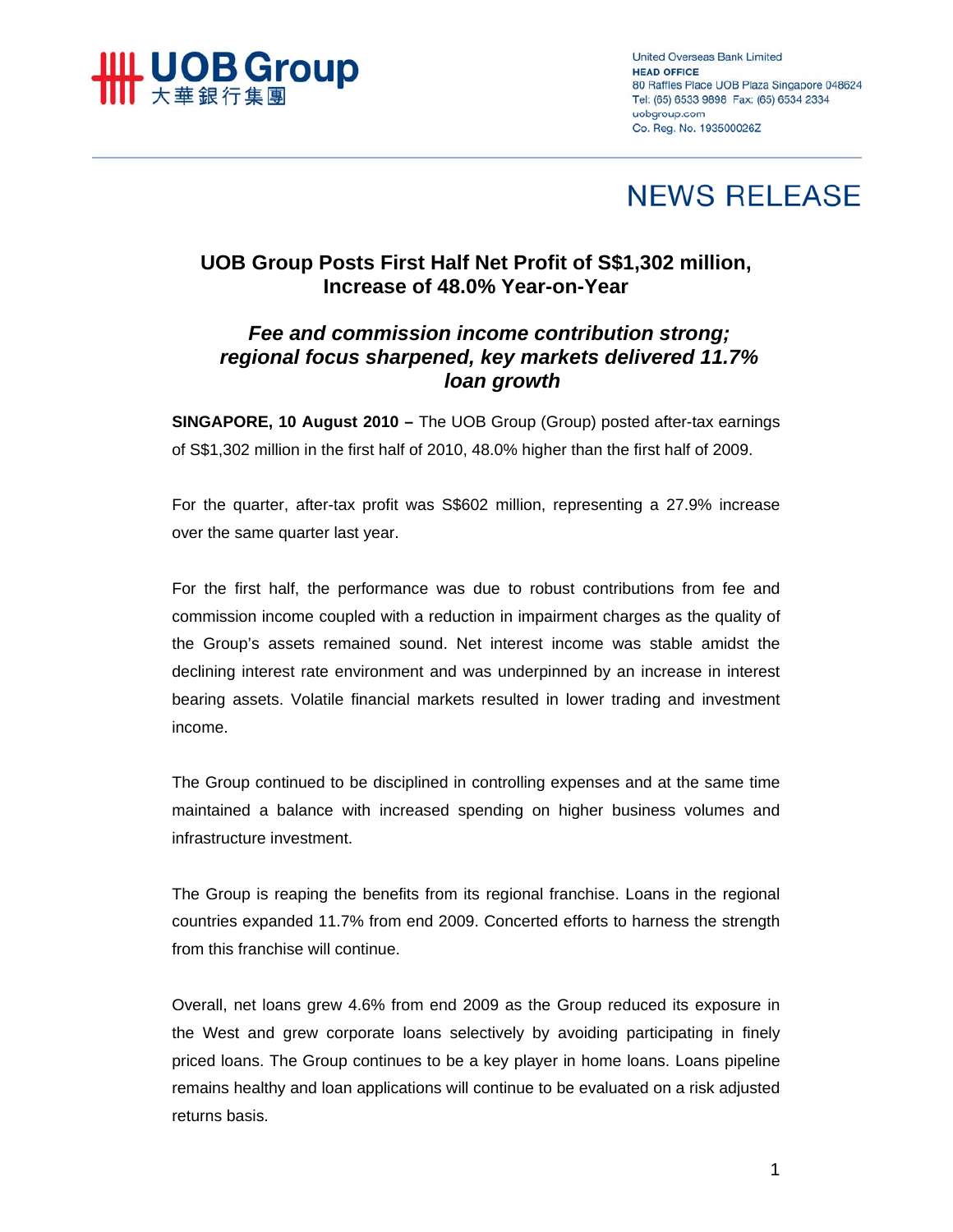The balance sheet and capital position remained strong. Loan quality continued to improve whilst most of the debt securities exposure to Europe is of investment grade. Core Tier 1 capital and Tier 1 capital adequacy ratio (CAR) strengthened further by another 1.1 percentage points to 13.0% and 15.1% respectively, compared to last year end.

#### **Net Interest Income**

Net interest income decreased 3.9% year-on-year to S\$1,784 million with net interest margin declining 19 basis points to 2.19% in the first half of 2010. Quarter-on-quarter, net interest income declined 1.8% to S\$884 million and net interest margin was 11 basis points lower.

The decline in net interest margin was due to interbank and securities as gapping opportunities were limited and higher yielding bank debt securities were replaced with lower yielding corporate debt securities in anticipation of the new Basel requirement. Loan margins also declined as competition remains intense.

#### **Non-interest income**

Non-interest income was maintained at S\$984 million for the first half of 2010. Excluding the one-time gain from the sale of UOB Life Assurance Limited, non-interest income registered a decline of 8.5% compared to the first half of 2009 due to lower trading and investment income.

Fee and commission income was robust at S\$570 million, increasing 22.5% year-on-year and remained steady quarter-on-quarter. The improved performance was across all business areas both within and outside Singapore and was supported by increased cross selling efforts in the Group. Loan-related fee income benefited from increased loan activities whilst strong sales from trade and credit card businesses boosted the income. There was also increased contribution from fund management and investment product sales.

Trading and investment income was lower as it was affected by market volatility in the second quarter of 2010.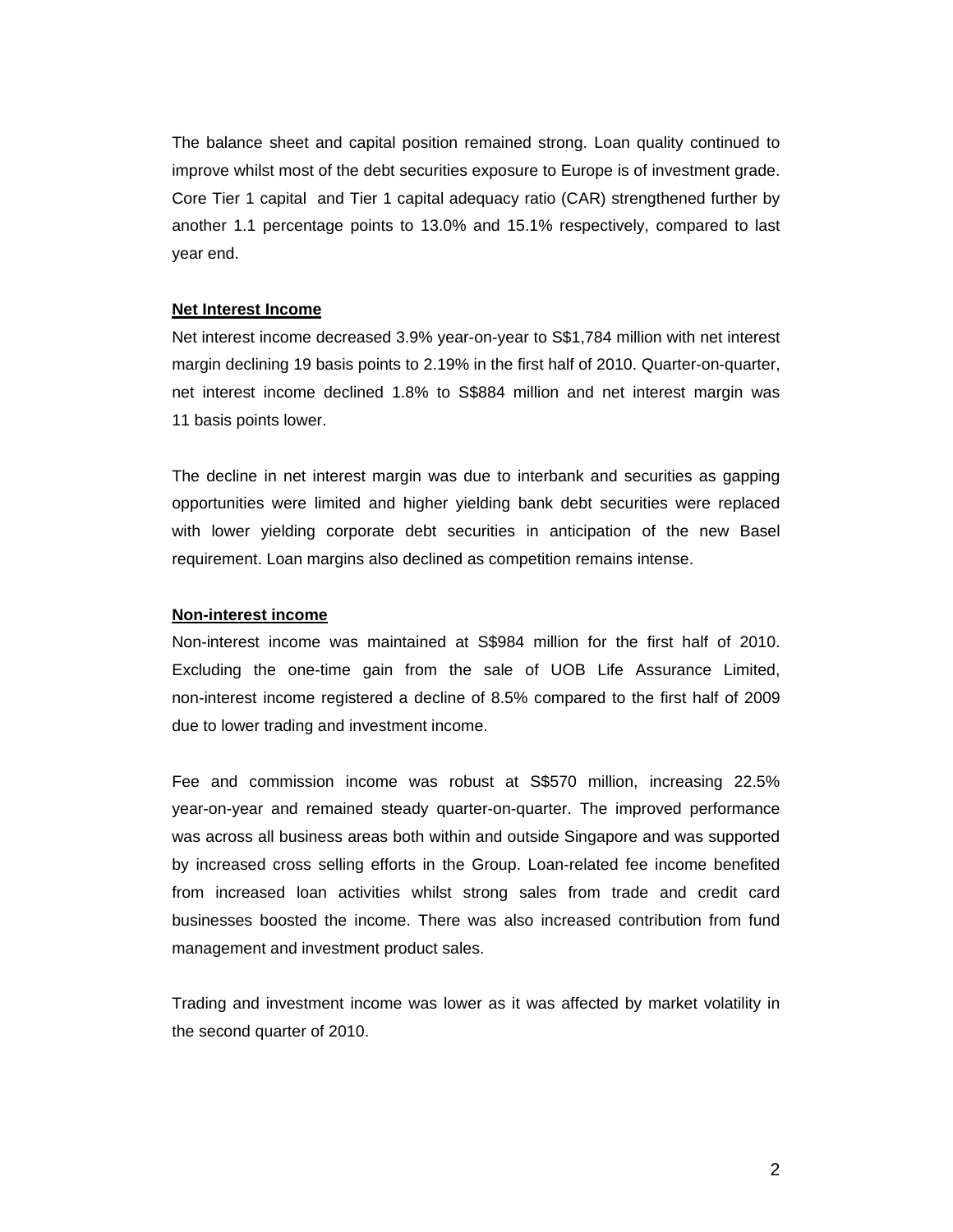## **Expenses**

Expenses in the first half of 2010 increased 7.1% to S\$1,082 million as costs were under tight control last year due to the financial crisis.

## **Loans and Deposits**

Net customer loans increased 6.1% from a year ago and 3.2% from last quarter to S\$103.8 billion as at 30 June 2010. The increase was driven mainly by housing loans and loans to the general commerce sector. Both leapt 11.1% and 10.4%, respectively from last year end. Deposits grew 7.5% year-on-year and was unchanged at S\$125.7 billion quarter-on-quarter. Loans-to-deposits ratio remained strong at 82.5%.

# **Asset Quality**

The Group's asset quality continued to improve with non-performing assets declining further to S\$2.5 billion as at 30 June 2010. Non-performing loans (NPL) ratio dropped to 1.9% as NPL improved across all territories, particularly in Singapore and Malaysia. There was also significant improvement in the manufacturing and financial institution sectors.

Impairment coverage for the Group was high at 209.5% against unsecured non-performing assets while cumulative impairment stood at S\$2.9 billion as at 30 June 2010.

The quality of the Group's investment securities remained intact. Bank debt securities were pared down to prepare for the new Basel requirements. Compared to last year end, bank debt securities decreased 16.9% to S\$6.1 billion, across all geographies. The reduction is not significant as credit quality of the portfolio is still good.

Debt securities exposure to Europe was S\$2.8 billion as at 30 June 2010, of which more than 80% are of investment grade. With stability returning to the markets in Asia, the corporate debt portfolio in this region is being built up as it offers stronger credits and better pricing.

# **Capital Position and Shareholders' Equity**

The Group continued to maintain a strong capital position. As at 30 June 2010, Group Tier 1 CAR increased to 15.1% and total CAR reached 20.1%, well above the regulatory minimum of 6% and 10% respectively. The increase in CAR over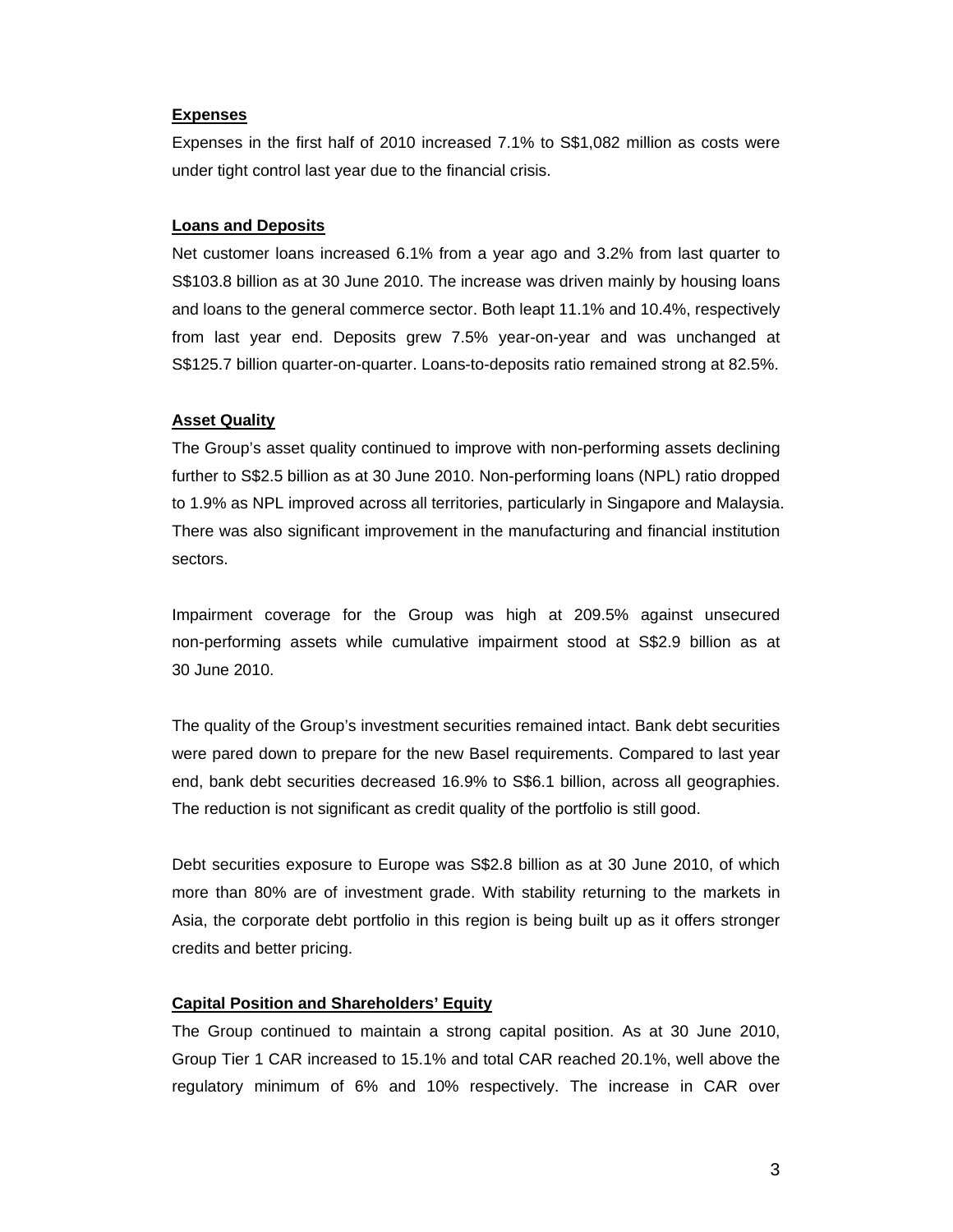31 March 2010 was primarily contributed by the issuance of new ordinary shares pursuant to the scrip dividend scheme, as well as lower risk-weighted assets.

Shareholders' equity increased 1.9% over 31 March 2010 to S\$20.3 billion as at 30 June 2010 mainly due to the scrip dividend scheme. Compared to a year ago, shareholders' equity grew 16.4% largely attributed to higher retained earnings as well as improved valuation of the investment portfolio.

The Board has declared an interim dividend of 20 cents per ordinary share. The scrip dividend scheme will be applied to the interim dividend.

### **CEO's Statement**

Mr Wee Ee Cheong, the UOB Group's Deputy Chairman and Chief Executive Officer, said: "We delivered a set of results consistent with the Asian economic recovery story, with our first half results driven by strong fee income and lower credit costs. In line with our targeted approach, key regional markets recorded strong loans growth of 12% year-to-date.

On the macro front, the de-leveraging process in the West is still working through. We believe concerted policy responses should minimise risks of a double-dip recession for the global economy. Barring major shocks to the system, Asia should continue to be a bright spot.

At UOB, our strong balance sheet allows us the capacity and flexibility for sustained growth. We continue to adopt a disciplined approach in executing our strategy and are confident of delivering in our key markets, even as we continue to invest in building our regional franchise. At the same time, we will ensure balance sheet strength amidst global volatility, keeping in mind risk-adjusted returns and a long-term perspective to growth."

- ends -

### **About United Overseas Bank**

United Overseas Bank Limited (UOB) is a leading bank in Asia. It provides a wide range of financial services through its global network of over 500 offices in 19 countries and territories in Asia Pacific, Western Europe and North America,